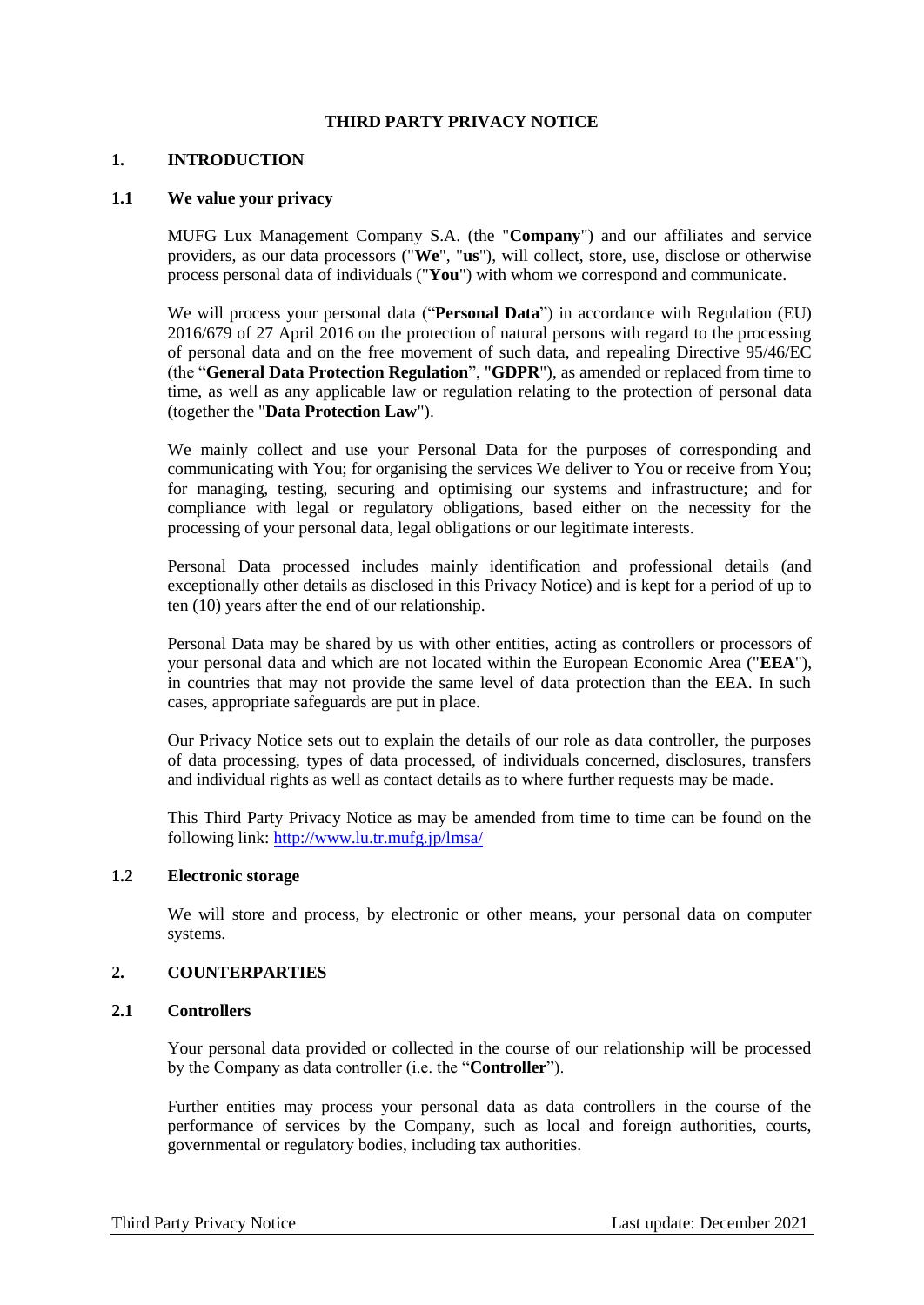### **2.2 Processors**

Mitsubishi UFJ Investor Services & Banking (Luxembourg) S.A. (the "**Bank**") processes your personal data as a processor on our behalf. The Bank's Privacy Notice with further details as to the Bank's role as processor can be found at: [http://www.lu.tr.mufg.jp/about/privacynotices.html.](http://www.lu.tr.mufg.jp/about/privacynotices.html)

Further entities (together with the Bank, "**Processors**") will process your personal data on behalf of the Company, in particular its affiliates and service providers such as auditors, legal, financial or technical advisers.

The Processors may act as data processor on behalf of the Company and, in certain circumstances, as data controller, in particular for managing, testing, securing and optimising their systems and infrastructure and compliance with their own legal obligations in accordance with applicable laws and regulations (such as anti-money laundering identification) and/or order of competent jurisdiction.

# **3. DATA SUBJECTS**

We process personal data about You and about any other individuals whose Personal Data you may provide to us.

#### **4. PERSONAL DATA PROCESSED**

Personal Data processed by us may include the following categories, without limitation:

- Personal identification data, including electronic identification data (e.g. an email, IP address, usernames and passwords, access rights, etc.) and identification data issued by public authorities (e.g. passport or national ID)
- Bank and financial data (e.g. account numbers)
- Tax information (e.g. tax identification number)
- Personal details such as gender, age, date and place of birth, etc.
- Education and business career
- Professional and employment details such as employer, position, professional contact details
- Details on products and services delivered or received
- Judicial data, criminal records, criminal offences or convictions and similar
- Images and sound
- Any other personal data that is necessary to us for the purposes described in this Privacy Notice or that is voluntarily disclosed by You.

# **5. SOURCE OF PERSONAL DATA**

Personal Data is collected directly from You or provided by entities (such as our clients, service providers or business partners) We have a relationship with.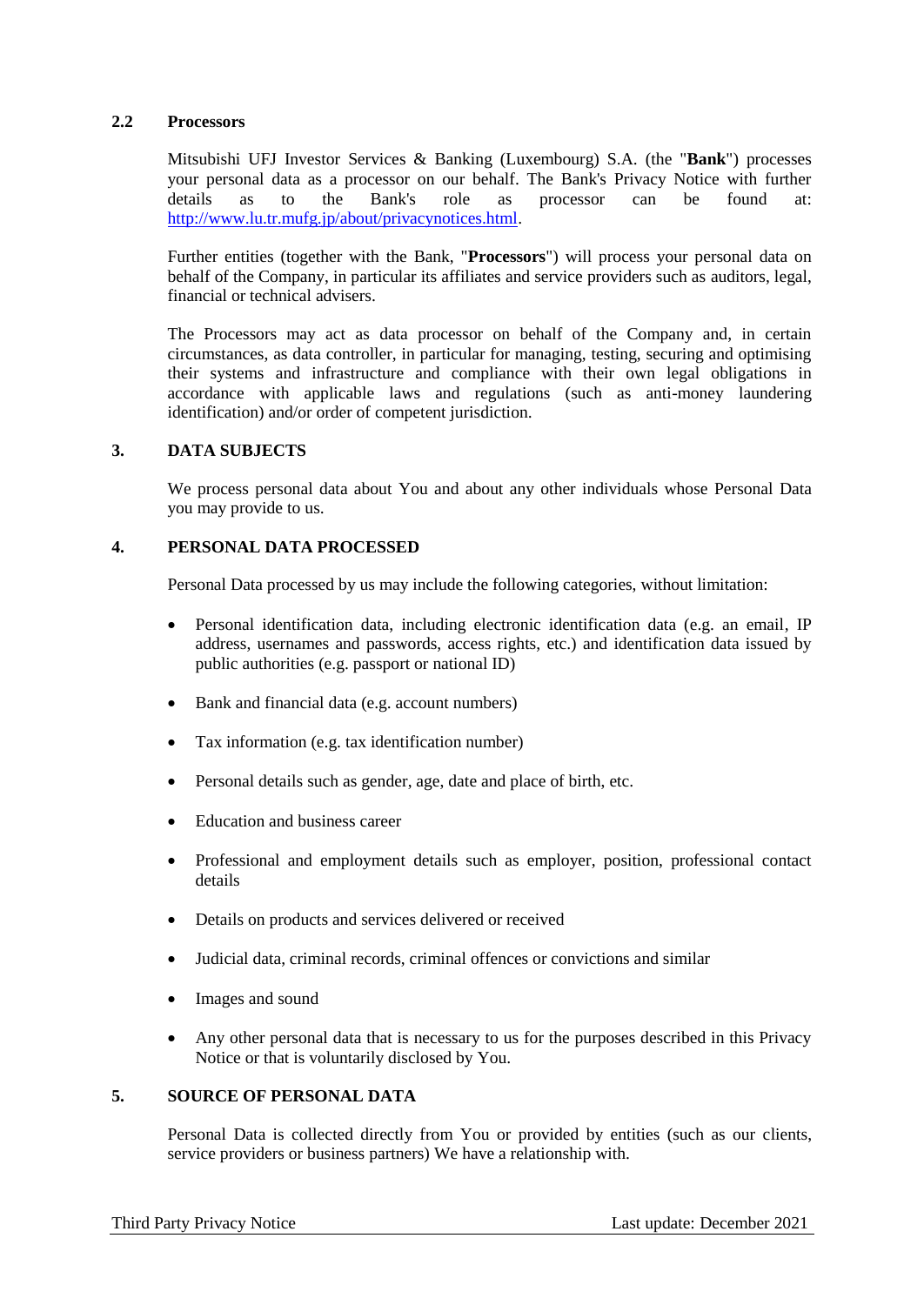### **6. PURPOSES OF DATA PROCESSING**

Your personal data may be processed for the purposes of:

- (a) Managing communications, relations and complaints
- (b) Managing the services we deliver to You or receive from you
- (c) In-house legal advice and litigation management
- (d) Managing, testing, securing and optimising the Company's systems and infrastructure, through measures such as:
	- (i) Managing IT assets
	- (ii) Controlling building access
	- (iii) Video surveillance
	- (iv) Maintaining and using document archiving systems
	- (v) Managing access rights
	- (vi) Testing system and applications
	- (vii) Monitoring email systems
	- (viii) Managing technical incidents and providing user support
	- (ix) Maintaining and using incident and threat management systems
	- (x) Ensuring business continuity and disaster recovery
	- (xi) Applying whistleblowing processes

Personal Data may also be processed to comply with legal or regulatory obligations including, but not limited to

- (i) legal obligations under applicable laws and regulations we are subject to, including anti-money laundering, anti-bribery laws, mandatory reporting laws and similar;
- (ii) internal and external audits;
- (iii) prevention and detection of crime.

# **7. PROCESSING GROUNDS**

We collect, use, store, retain, transfer and/or otherwise process Personal Data:

(a) as a result of the entering into a business relationship between the Company and the entity that provided your personal data to us (e.g. your employer), where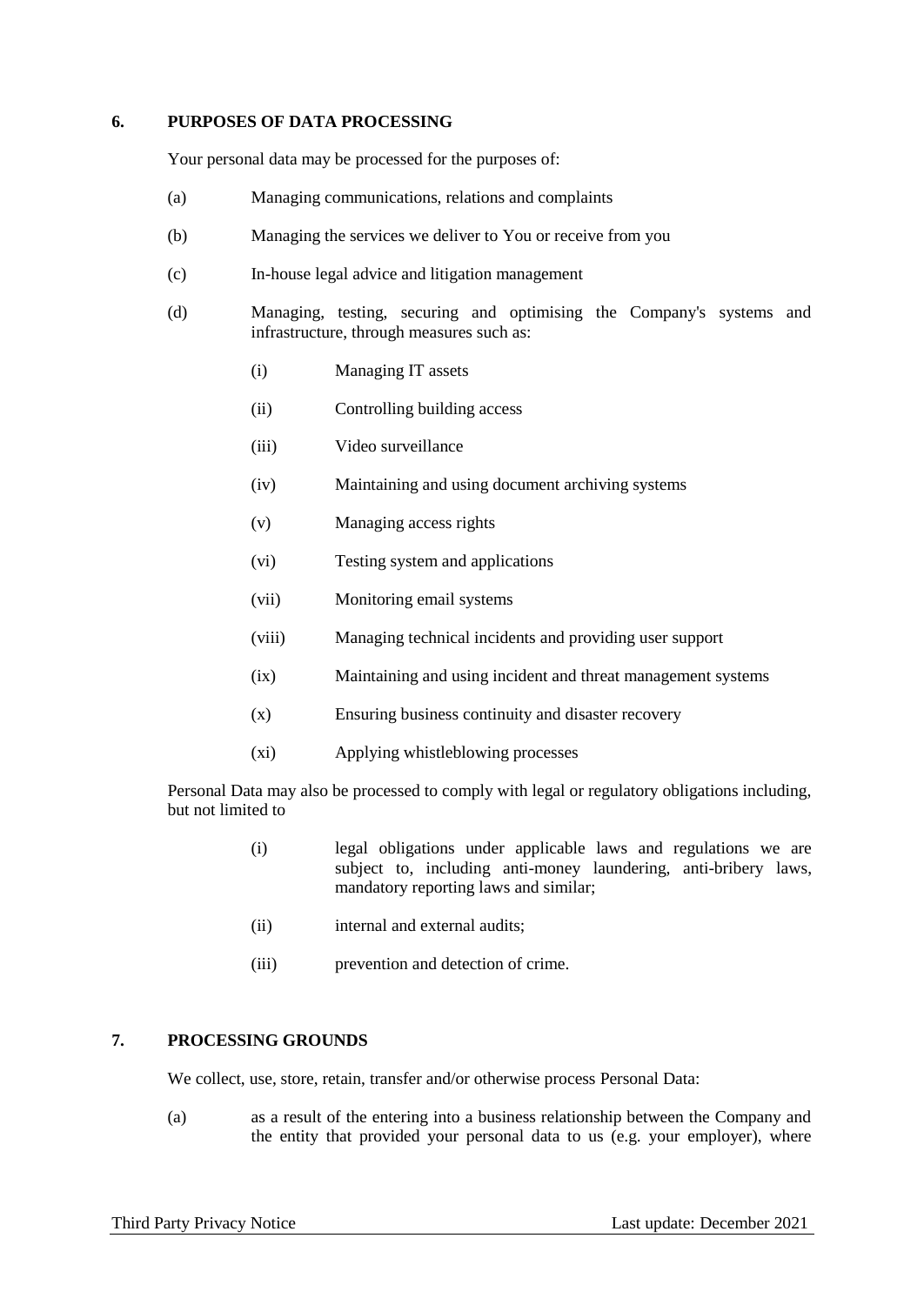necessary to perform the services, to enter into contact and communicate in general; and/or

- (b) to comply with a domestic legal or regulatory obligation we are bound to; and/or
- (c) for the purposes of the legitimate interests pursued by us or by the entity that provided your personal data to us, which mainly consist in
	- (i) the performance of the services, to enter into contact and communicate in general in the event where your personal data was not directly provided to us by You;
	- (ii) the management, testing, securing and optimising of our systems and infrastructure;
	- (iii) the management of customer communications, relations and complaints;
	- (iv) the provision of in-house legal advice and management of contentious proceedings;
	- (v) marketing, invitation to events, newsletters and similar communications;
	- (vi) compliance with foreign laws and regulations and/or any order of a foreign court, government, supervisory, regulatory or tax authority.

### **8. RECIPIENTS OF PERSONAL DATA**

Your personal data may be disclosed to and/or transferred by us to our affiliates and service providers, as well as any court, governmental or regulatory bodies including tax authorities (i.e. the "**Authorised Recipients**").

The Authorised Recipients may act as data processor on behalf of us or, in certain circumstances, as data controller for pursuing their own purposes.

You acknowledge that the Authorised Recipients may be located outside of the EEA in countries which are not subject to an adequacy decision of the European Commission and which do not offer the same level of data protection as in the EEA or where data protection laws might not exist.

# **9. INTERNATIONAL DATA TRANSFERS**

We undertake not to transfer your personal data to any third parties other than the Authorised Recipients, except as disclosed by us to You from time to time or if required or permitted by applicable laws and regulations, including Data Protection Law, or by any order from a court, governmental, supervisory or regulatory body, including tax authorities.

By entering into a relationship with us, You acknowledge that your personal data may be processed for the purposes described above and in particular, that the transfer and disclosure of your personal data may take place to countries which do not have equivalent data protection laws to those of the EEA, including the Data Protection Law, or that are not subject to an adequacy decision of the European Commission.